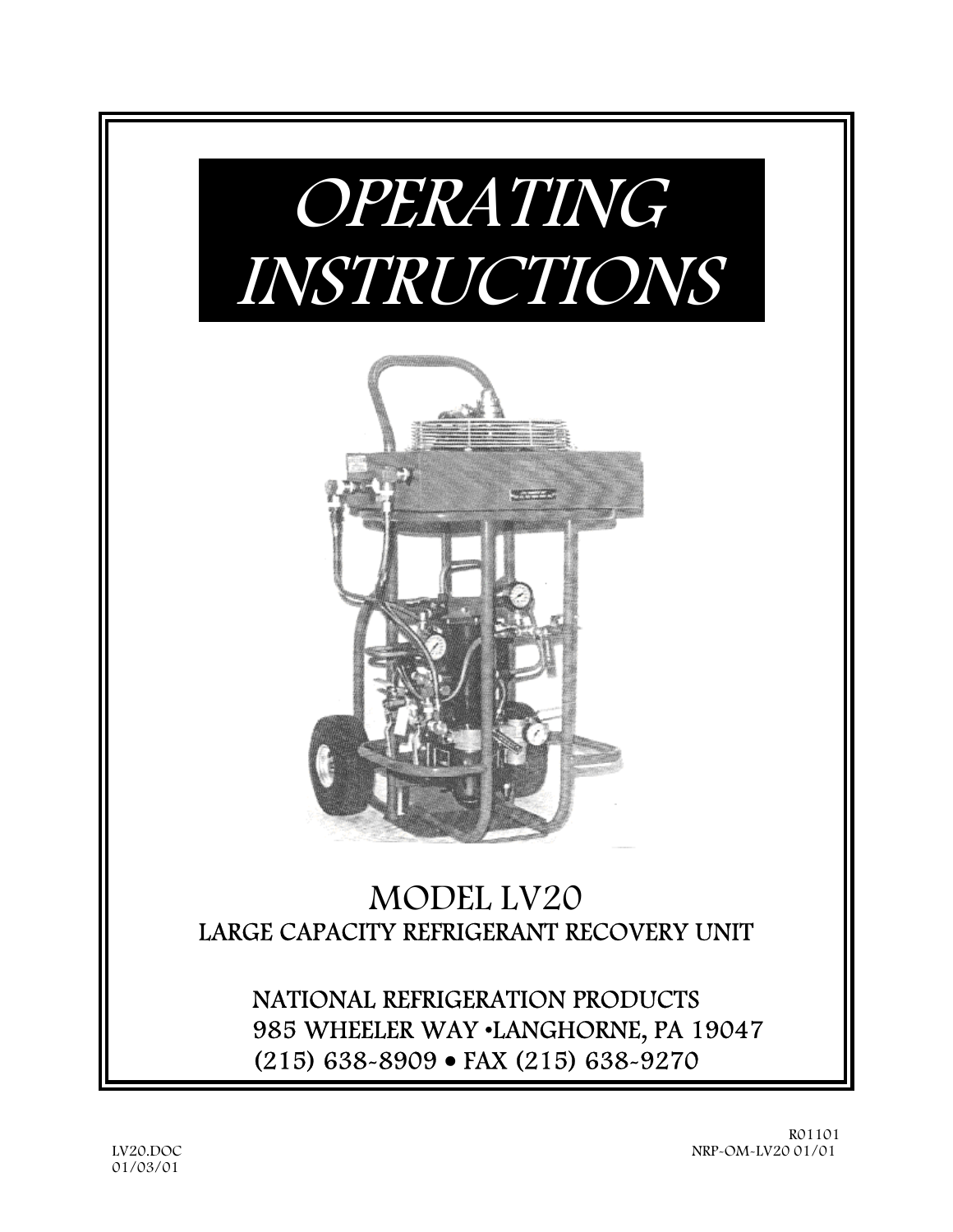# MODEL LV20 FOR USE WITH R12, R22, R114, R134a, R500 & R502

For safety reasons it is very important to fill all cylinders by weight in accordance with the cylinder supplier's instructions and ARI guidelines.

- ALWAYS USE HIGH PRESSURE CYLINDERS WITH 2 VALVES. CYLINDERS MUST BE DOT APPROVED, SUCH AS CYLINDERS SUPPLIED BY NRP.
- DO NOT OVERFILL CYLINDERS. Cylinders should be filled to a maximum of 80% capacity. Use a scale to weigh cylinders.
- DO NOT MIX DIFFERENT REFRIGERANTS IN A CYLINDER. Mixtures can not be separated.
- ALWAYS WEAR RUBBER GLOVES AND SAFETY GOGGLES WHEN TRANSFERRING REFRIGERANT.
- BEFORE FILLING AN EMPTY CYLINDER, ALWAYS EVACUATE THE CYLINDER TO AT LEAST 1000 MICRONS TO REMOVE AIR AND NON-CONDENSABLES. NON-CONDENSABLES WILL INCREASE DISCHARGE PRESSURE DRASTICALLY.
- PLEASE EVACUATE OR PURGE THE LV20 RECOVERY UNIT AND HOSES BEFORE YOUR RECOVERY JOB TO AVOID INTRODUCING NON-CONDENSABLES IN THE RECOVERY CYLINDERS.
- ALWAYS USE A C163F FILTER DRIER BEFORE THE INLET VALVE OF THE LV20. THIS DRIER WILL CAPTURE PARTICULATE AND WILL PREVENT DAMAGE TO THE VACUUM PUMP, O-RINGS AND INTERNAL SEALS OF THE LV20.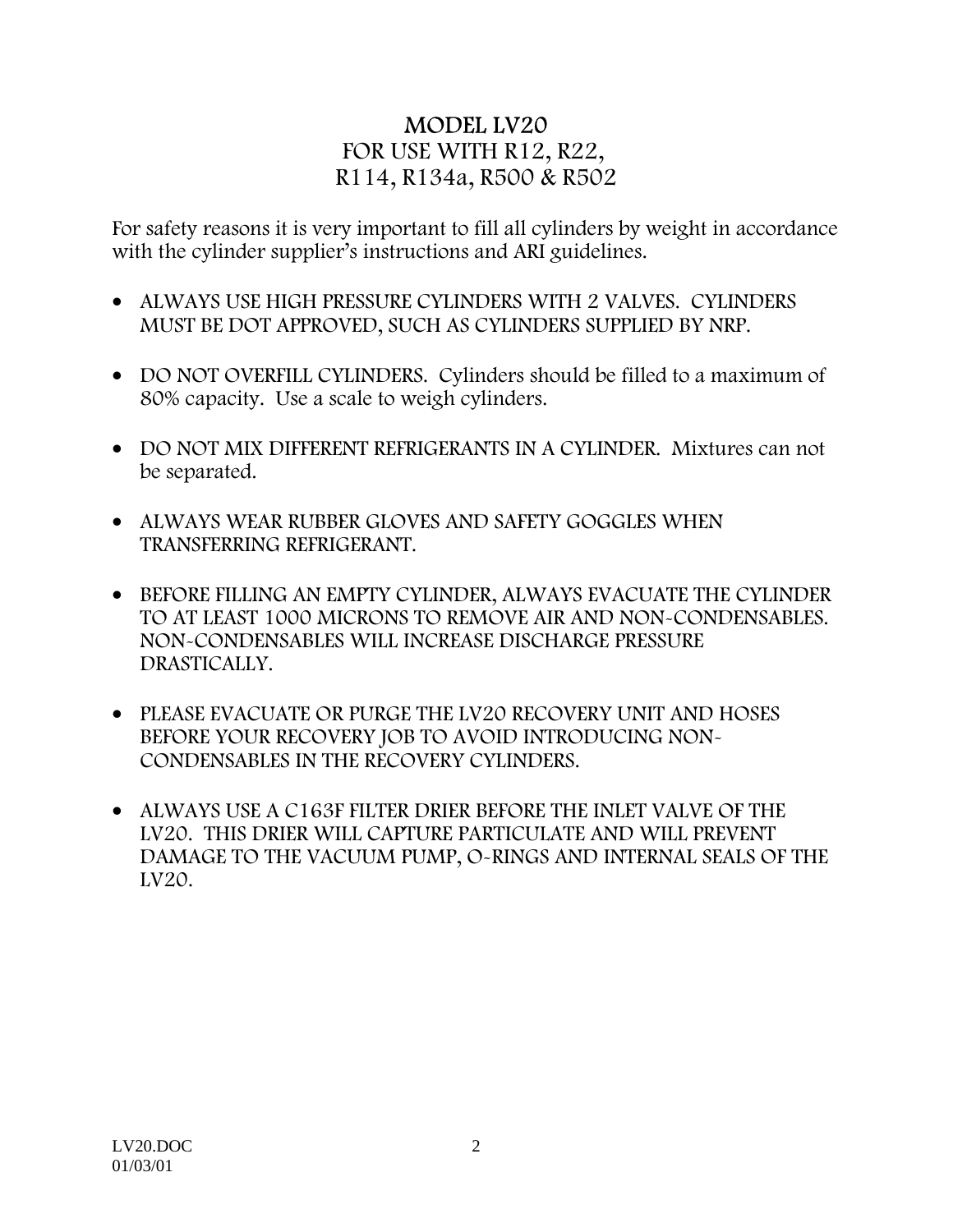# HOW TO USE THE LV20

The NRP LV20 is simple to use because it will pump either refrigerant liquid or vapor in the same way. There is no need to change the piping or valve settings of the unit. There is no risk of slugging the pump or risk of damage by running the pump dry.

#### POWER REQUIREMENTS

To power the LV20, dry compressed air is needed; 40 CFM at 100 PSI is best and recommended. If there is a lower air pressure or capacity, the pumping capacity of the pump will be reduced.

The condenser fan is powered by an air motor. Condenser fan speed can be changed by the small air pressure regulator in the condenser fan air line. A small oiler is in line for the condenser fan only.

Please drain moisture which may accumulate in the moisture separator on the air inlet side of the LV20 to avoid damage to the pump. The air supply to the LV20 is not to be lubricated in any way, and if a rental compressor is being used, make sure that the air supply is coming off the dry or non-lubricated port of the air compressor. Some of the air compressors from equipment rental dealers, used for jackhammers, have an automatic oiler. Make sure not to use that air outlet.

There is a shut-off valve at the air inlet to shut off air to the pump, which will allow the pump to be turned on and off.

#### Switching Stages During Recovery

The LV20 can be used in a single stage or in a two-stage mode.

- If the pumping rate is too fast or if there is not enough air to power the pump on one stage, the pump can be switched to a two-stage operation.
- During vapor recovery in the two-stage mode, the LV20 will recovery refrigerant into a vacuum of  $25"$  Hg.

There is a 1/4 turn ball valve, which in the closed position makes the pump operate in one stage and in the open position, makes the pump operate in two stages. This valve can be switched open or closed at any time.

## REFRIGERANT RECOVERY (SEE FIGURE 1)

The unit is to be used in the single stage mode. During refrigerant recovery the LV20 valves should be set as shown in Figure 1. Since it is faster to recover refrigerant liquid than vapor, the refrigerant should be removed through the liquid side of the system. A  $3/8$ " O.D. flared fitting should be used, with  $3/8$ " refrigerant charging hoses. For convenience use a sight glass in line at the refrigerant outlet of the LV20 condenser. After the liquid has been removed, the left over vapor can be pumped our of the unit until the suction gauge on the LV20 reaches 0 PSI. When the suction gauge reaches 0 PSI, switch the pump to the two-stage mode of operation. This will allow for refrigerant vapor recovery down to 25" Hg vacuum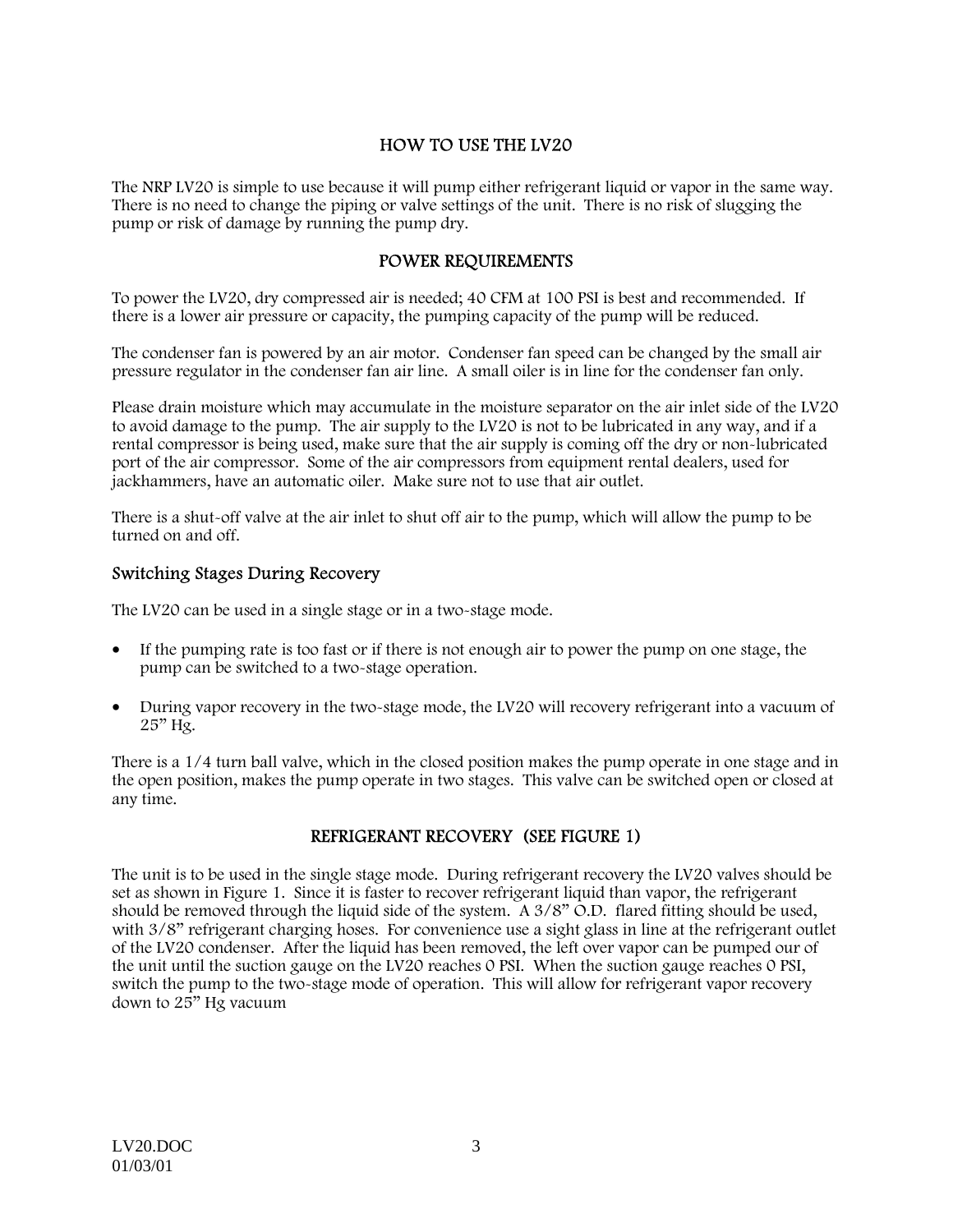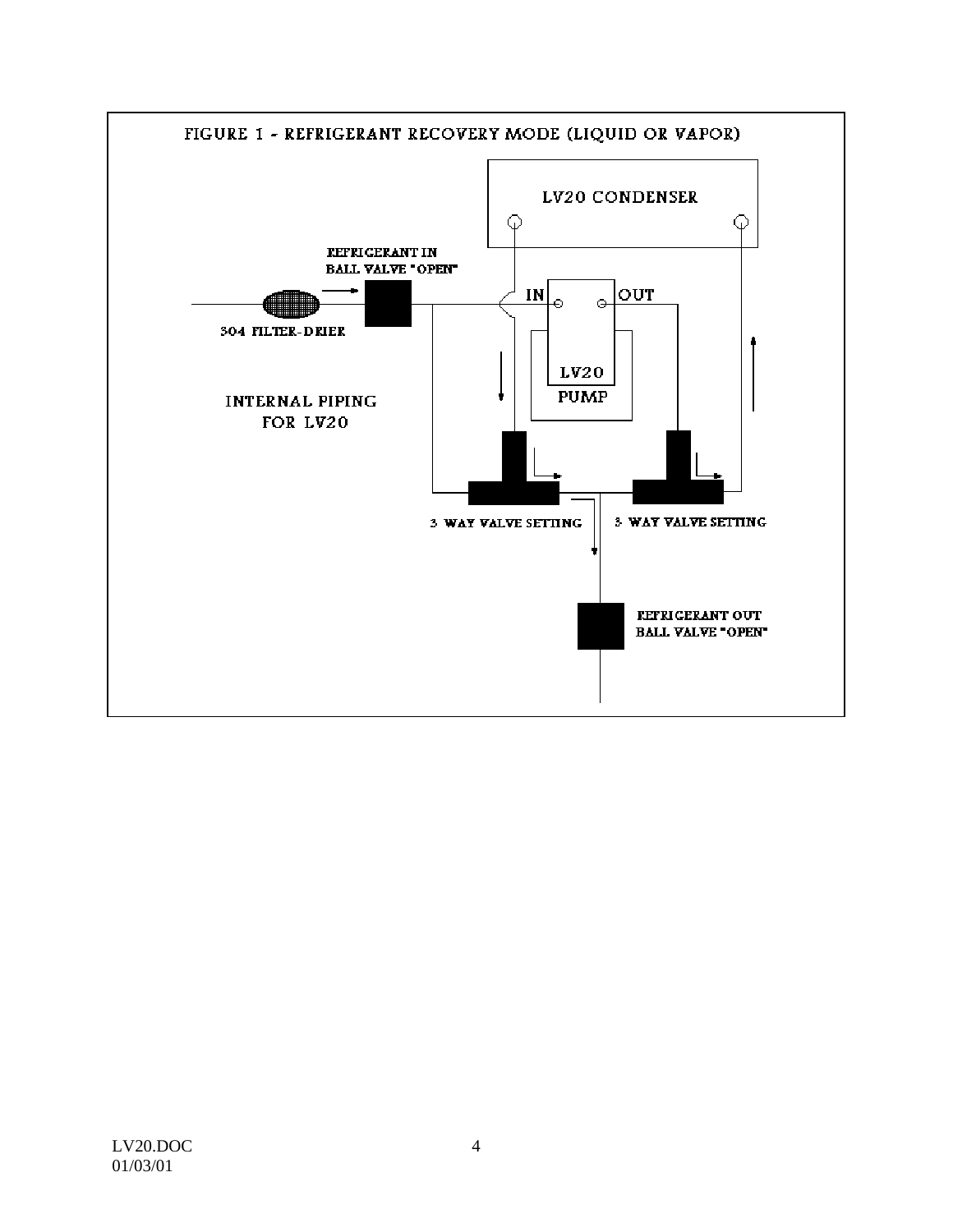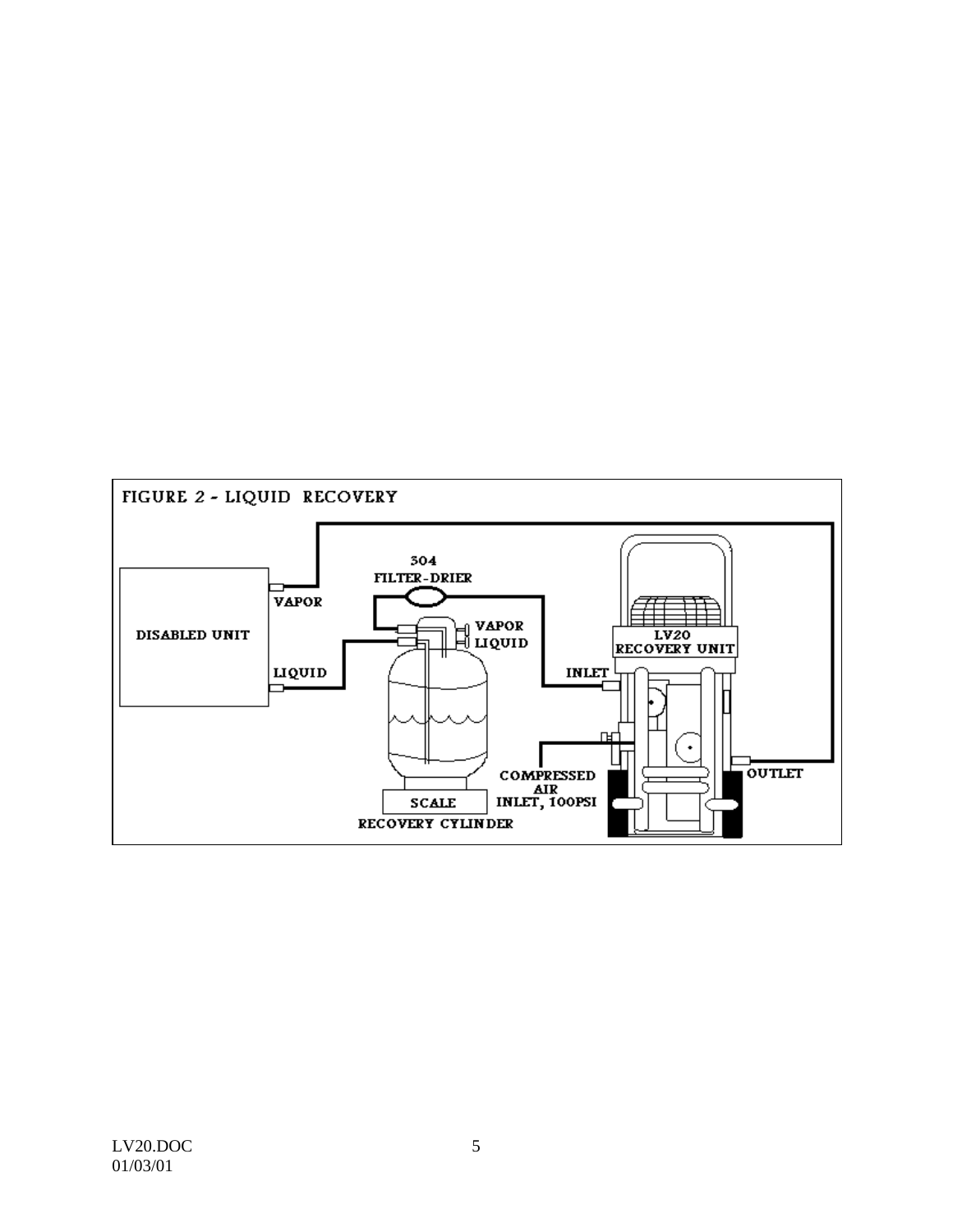# LIQUID RECOVERY (SEE FIGURE 2)

Figure 2 shows one way to recover liquid when using a cylinder with two valves, such as a 1000 lb. or 2000 lb. cylinder. Liquid refrigerant is transferred directly from the disabled unit to the bottom of the cylinder at a rate of 20 lb./min. or more. The recovery unit pumps refrigerant vapor from the top of the cylinder to the disabled unit. This maintains a lower pressure in the cylinder than in the disabled unit, which pulls the refrigerant to the cylinder.

- 1. Connect the disabled unit, cylinder, and recovery unit as shown in Figure 2. Use a 1000 lb. cylinder or larger.
- 2. Open both valves on the cylinder and both valves on the recovery unit.
- 3. Turn recovery unit on. Condenser fan should be turned off.
- 4. Refrigerant liquid can be seen through the sight glass.
- 5. When liquid transfer is complete or the cylinder is 80% full, turn recovery unit off, shut off valves on cylinder and recovery unit.

## NOTES:

- 1. Fill cylinder by weight, or use cylinder level gauge to avoid overfilling.
- 2. Operate must always be watching unit during recovery operation.
- 3. To recover vapor, see Figure 3.

# LIQUID AND VAPOR RECOVERY (SEE FIGURE 3)

Figure 3 shows how liquid and vapor can be recovered in the same manner. Once liquid has been recovered as shown in Figure 2, the running vapor can be extracted with the recovery unit as shown in Figure 3. Vapor is recovered at a rate of approximately 3 lb./min., depending on suction pressure. If it is preferable, liquid can be recovered as shown in Figure 3 without risk of slugging the pump.

- 1. Connect the disabled unit to cylinder and to the recovery unit as shown in Figure 3.
- 2. Open vapor valve on the cylinder (The cylinder liquid valve is always shut). Open both valves on the recovery unit.
- 3. Turn recovery unit on.
- 4. When inlet pressure on inlet gauge reaches 15" Hg, liquid and vapor recovery is complete. Turn the LV20 off and wait two minutes. If the pressure rises, turn the recovery unit on until the inlet pressure returns to  $15"$  Hg  $(10"$  Hg for  $R-22$ ).
- 5. When recovery is complete, or the cylinder is 80% full, turn the recovery unit off, shut off valves on cylinder and transfer unit.
- 6. The LV20 can recover to 25" Hg vacuum inlet pressure if required. The pump must be set for two stage operation below 0 PSIG inlet pressure.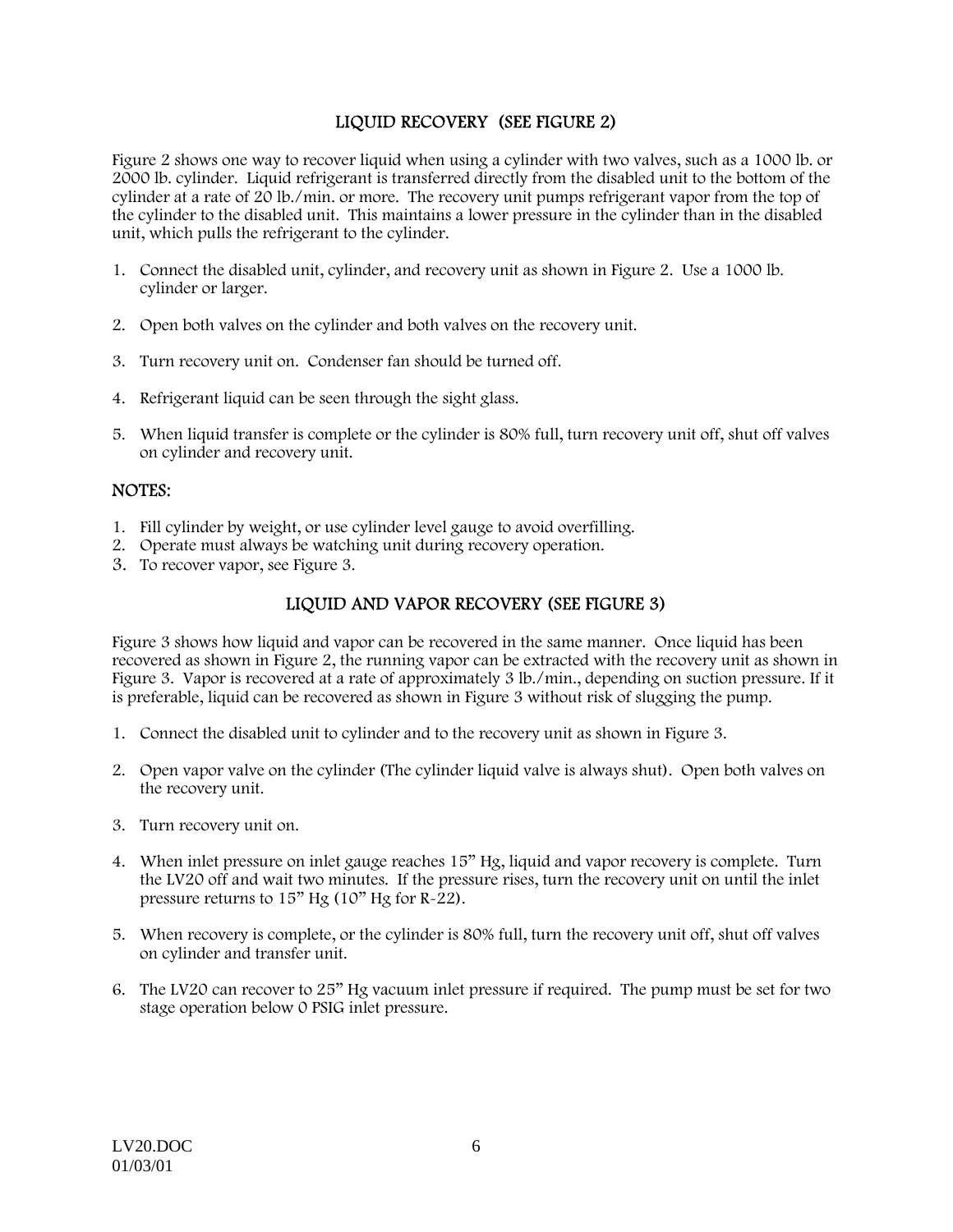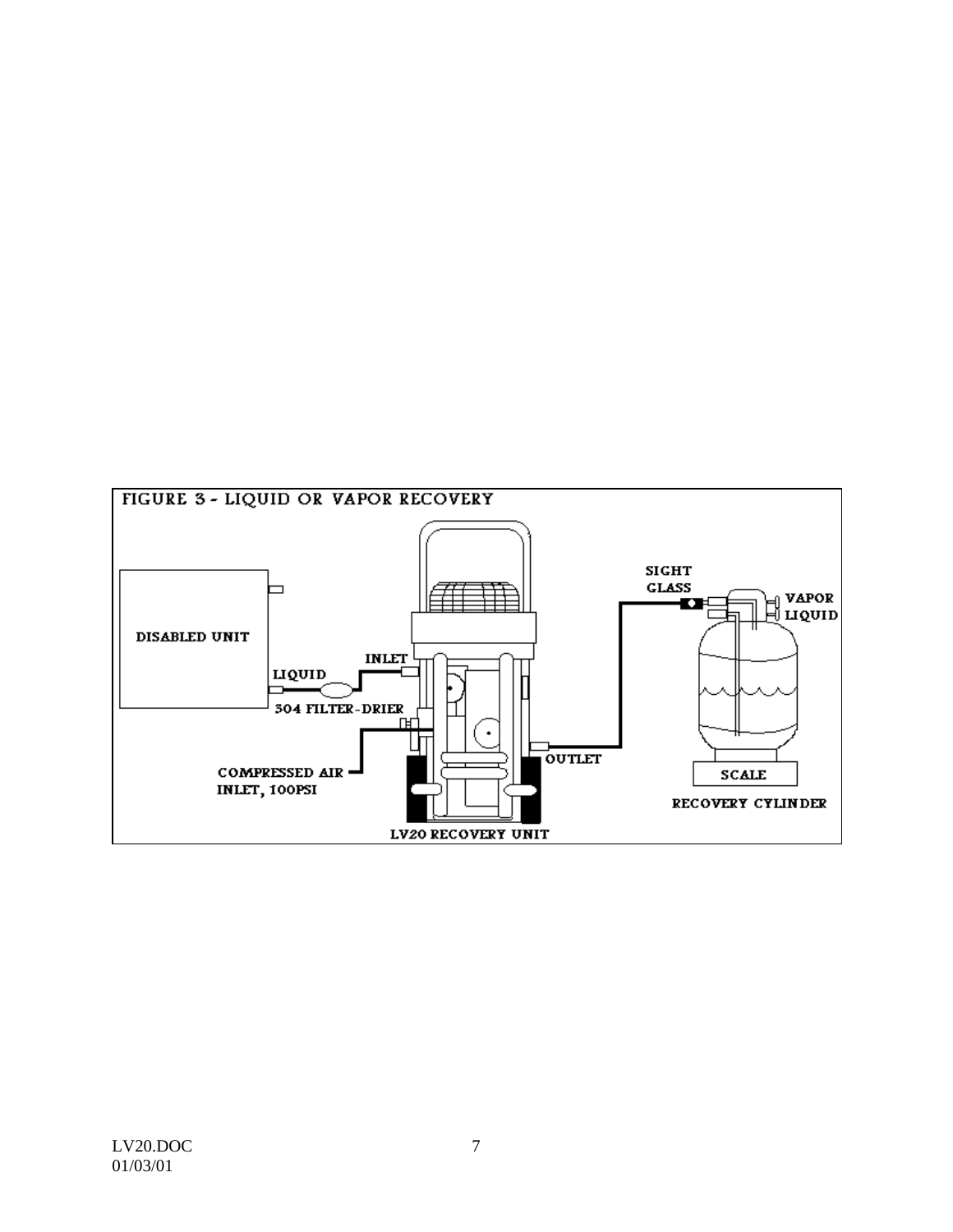